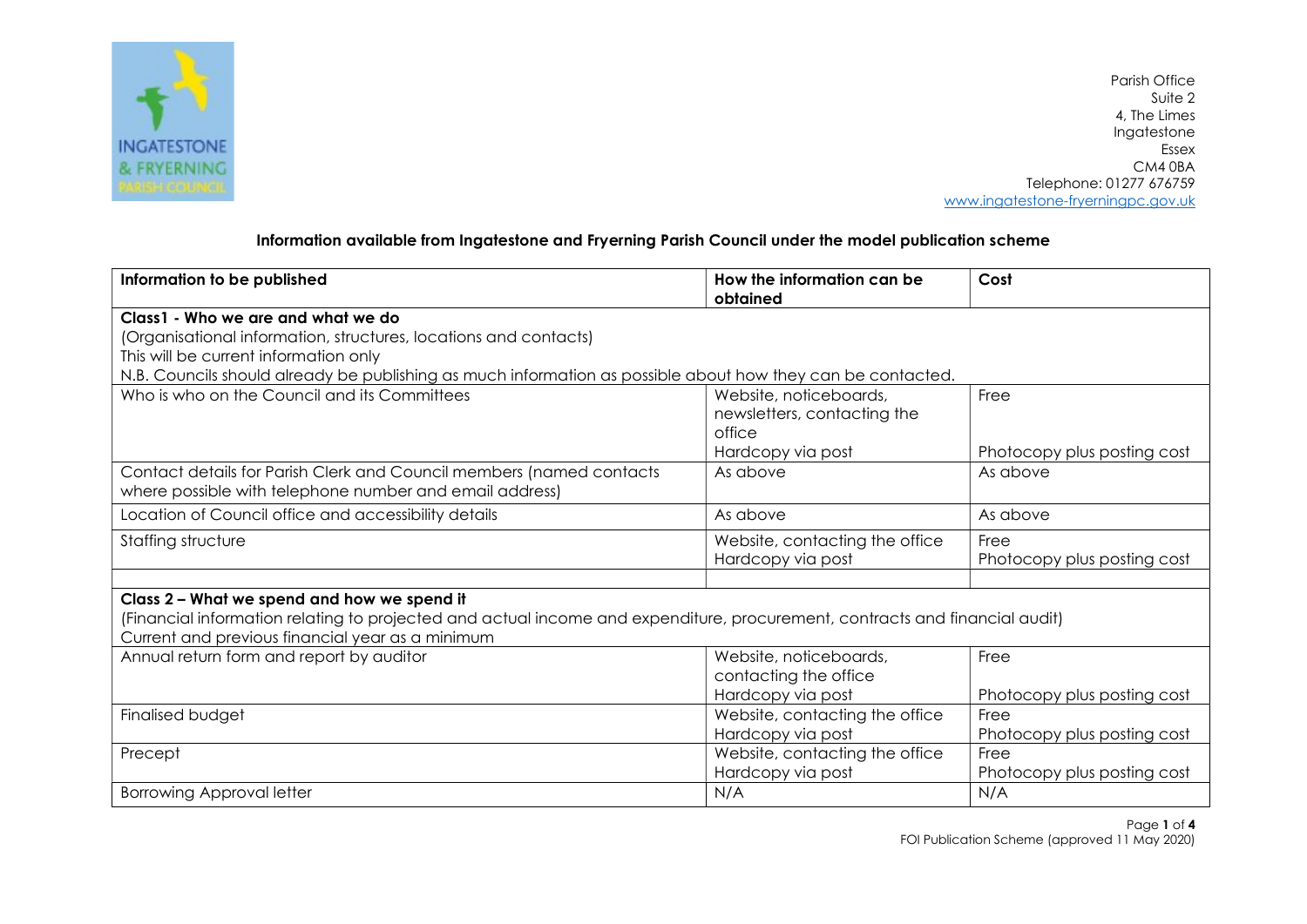| Financial Standing Orders and Regulations                                       | Website, contacting the office | Free                        |
|---------------------------------------------------------------------------------|--------------------------------|-----------------------------|
|                                                                                 | Hardcopy via post              | Photocopy plus posting cost |
| Grants given and received                                                       | Website, contacting the office | Free                        |
|                                                                                 | Hardcopy via post              | Photocopy plus posting cost |
| List of current contracts awarded and value of contract                         | Contacting the office          | Free                        |
|                                                                                 | Hardcopy via post              | Photocopy plus posting cost |
| Members' allowances and expenses                                                | Contacting the office          | Free                        |
|                                                                                 | Hardcopy via post              | Photocopy plus posting cost |
|                                                                                 |                                |                             |
| Class 3 - What our priorities are and how we are doing                          |                                |                             |
| (Strategies and plans, performance indicators, audits, inspections and reviews) |                                |                             |
| Action Plan (current and previous year as a minimum)                            | Website, contacting the office | Free                        |
|                                                                                 | Hardcopy via post              | Photocopy plus posting cost |
| Annual Report to Parish Meeting (current and previous year as a minimum)        | As above                       | As above                    |
| Local Government Award / quality status                                         | As above                       | As above                    |
| Local charters drawn up in accordance with DCLG quidelines                      |                                |                             |
|                                                                                 |                                |                             |
| Class 4 - How we make decisions                                                 |                                |                             |
| (Decision making processes and records of decisions)                            |                                |                             |
| Current and previous council year as a minimum                                  |                                |                             |
| Timetable of meetings (Council, any committee/sub-committee meetings            | Website, noticeboards,         | Free                        |
| and parish meetings)                                                            | contacting the office          |                             |
|                                                                                 | Hardcopy via post              | Photocopy plus posting cost |
| Agendas of meetings (as above)                                                  | Website, noticeboards (before  | Free                        |
|                                                                                 | meetings only), contacting the |                             |
|                                                                                 | office                         |                             |
|                                                                                 | Hardcopy via post              | Photocopy plus posting cost |
| Minutes of meetings (as above) – nb this will exclude information that is       | Website, contacting the office | Free                        |
| properly regarded as private to the meeting.                                    | Hardcopy via post              | Photocopy plus posting cost |
| Reports presented to council meetings - nb this will exclude information that   | Contacting the office          | Free                        |
| is properly regarded as private to the meeting                                  | Hardcopy via post              | Photocopy plus posting cost |
| Responses to consultation papers                                                | As above                       | As above                    |
| Responses to planning applications                                              | As above                       | As above                    |
| <b>Bye-laws</b>                                                                 | As above                       | As above                    |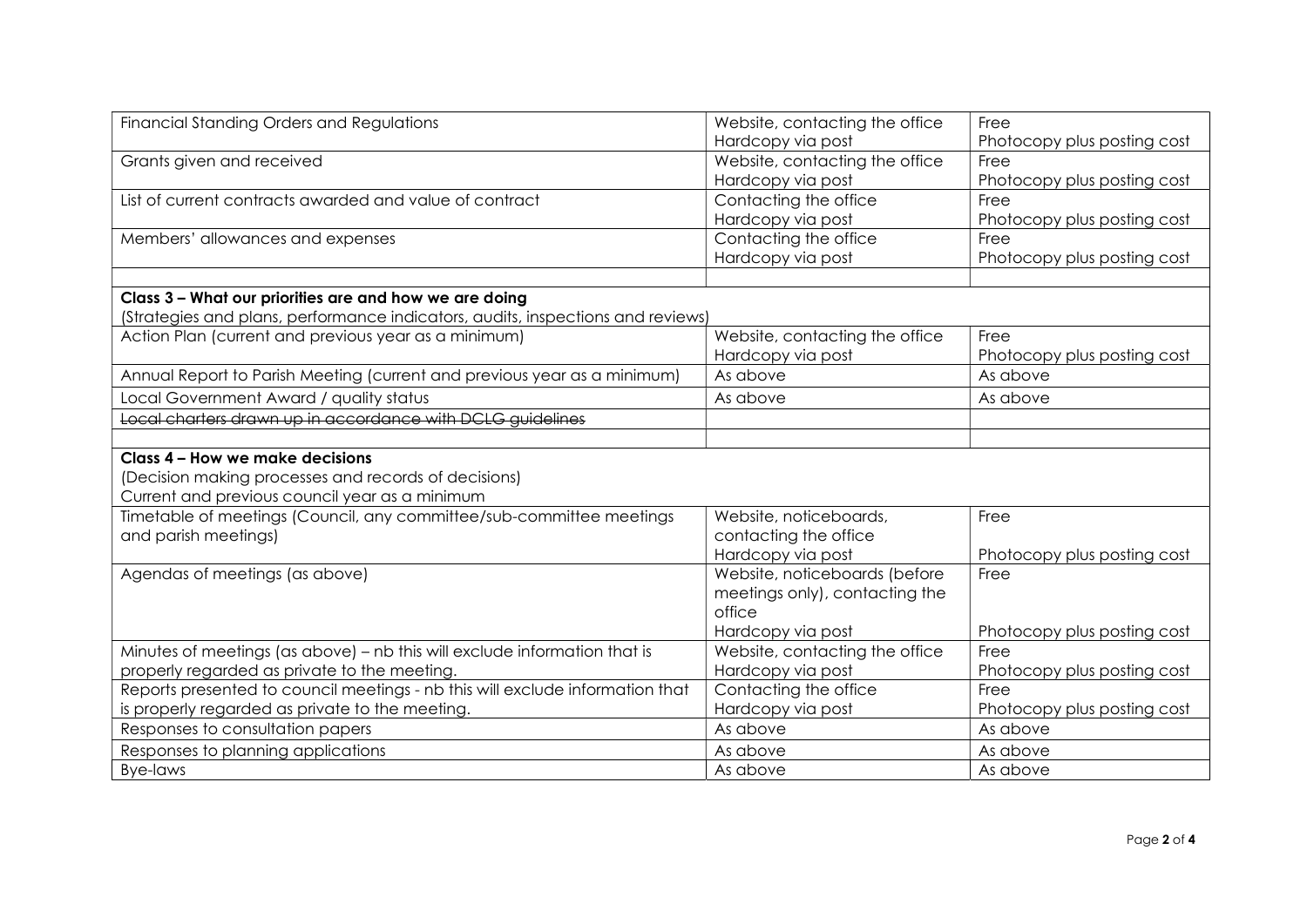| Class 5 - Our policies and procedures                                                                 |                                |                             |  |
|-------------------------------------------------------------------------------------------------------|--------------------------------|-----------------------------|--|
| (Current written protocols, policies and procedures for delivering our services and responsibilities) |                                |                             |  |
| Current information only                                                                              |                                |                             |  |
| Policies and procedures for the conduct of council business:                                          | Website, contacting the office | Free                        |  |
| Procedural standing orders                                                                            | Hardcopy via post              | Photocopy plus posting cost |  |
| Committee and sub-committee terms of reference                                                        |                                |                             |  |
| Delegated authority in respect of officers                                                            |                                |                             |  |
| Code of Conduct<br>$\bullet$                                                                          |                                |                             |  |
| Policy statements<br>$\bullet$                                                                        |                                |                             |  |
| Policies and procedures for the provision of services and about the                                   | Contacting the office          | Free                        |  |
| employment of staff:                                                                                  | Hardcopy via post              | Photocopy plus posting cost |  |
| Internal policies relating to the delivery of services                                                |                                |                             |  |
| Equality and diversity policy                                                                         |                                |                             |  |
| Health and safety policy<br>$\bullet$                                                                 |                                |                             |  |
| Recruitment policies (including current vacancies)<br>$\bullet$                                       |                                |                             |  |
| Policies and procedures for handling requests for information<br>$\bullet$                            |                                |                             |  |
| Complaints procedures (including those covering requests for                                          |                                |                             |  |
| information and operating the publication scheme)                                                     |                                |                             |  |
| Information security policy                                                                           | Website, contacting the office | Free                        |  |
|                                                                                                       | Hardcopy via post              | Photocopy plus posting cost |  |
| Records management policies (records retention, destruction and archive)                              | As above                       | As above                    |  |
| Data protection policies                                                                              | As above                       | As above                    |  |
| Schedule of charges (for the publication of information)                                              | As above                       | As above                    |  |
|                                                                                                       |                                |                             |  |
| Website, contacting the office                                                                        | Free                           | Website, contacting the     |  |
| Hardcopy via post                                                                                     | Photocopy plus posting cost    | office                      |  |
|                                                                                                       |                                | Hardcopy via post           |  |
| Any publicly available register or list (if any are held this should be publicised;                   | Contacting the office          | Free                        |  |
| in most circumstances existing access provisions will suffice)                                        | Hard copy via post             | Photocopy plus posting cost |  |
| <b>Assets Register</b>                                                                                | Website, contacting the office | Free                        |  |
|                                                                                                       | Hard copy via post             | Photocopy plus posting cost |  |
| Disclosure log (indicating the information that has been provided in                                  | Contacting the office          | Free                        |  |
| response to requests; recommended as good practice, but may not be held                               | Hard copy via post             | Photocopy plus posting cost |  |
| by parish councils)                                                                                   |                                |                             |  |
| Register of members' interests                                                                        | Website, contacting the office | Free                        |  |
|                                                                                                       | Hard copy by post              | Photocopy plus posting cost |  |